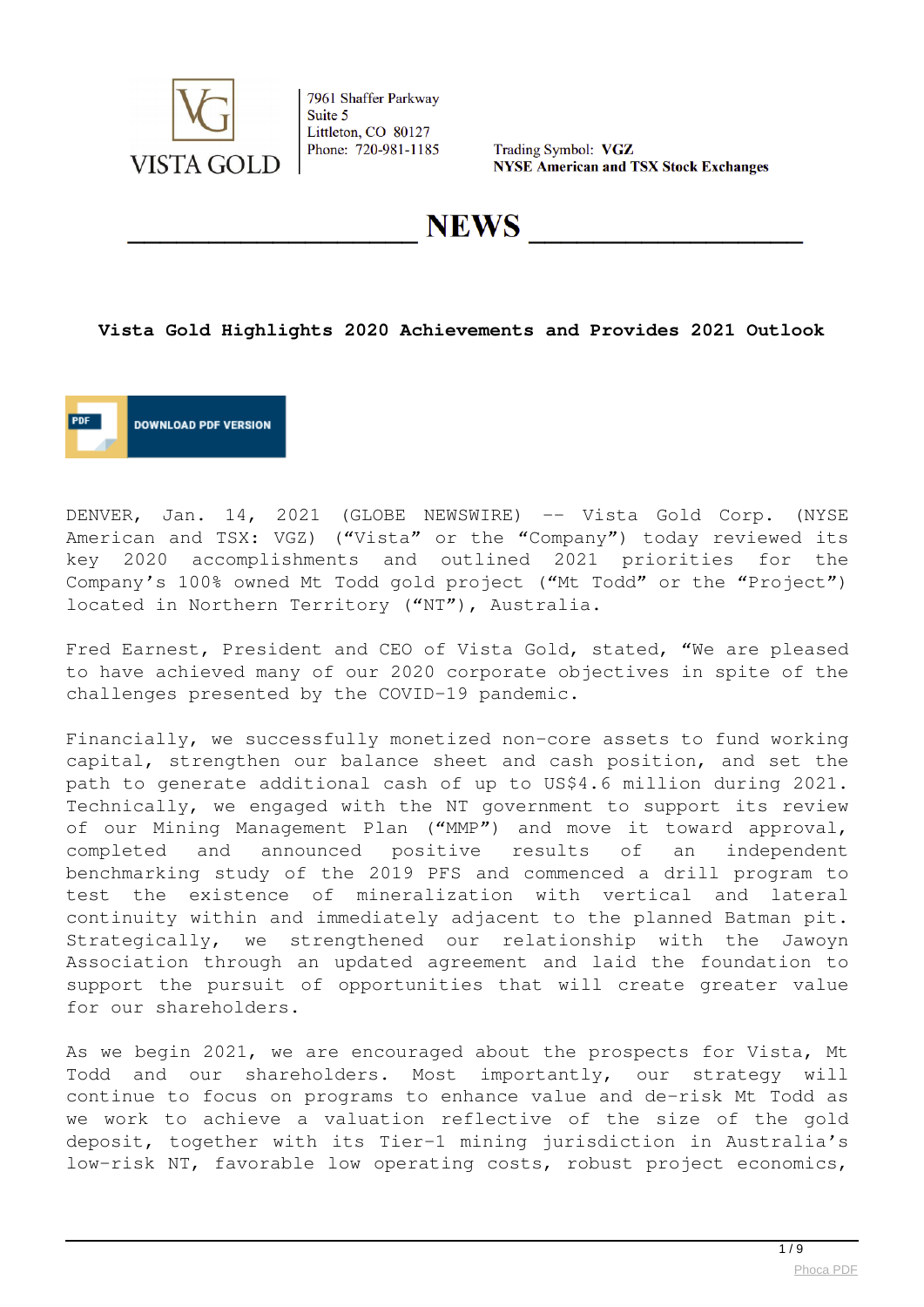

Trading Symbol: VGZ **NYSE American and TSX Stock Exchanges** 

**NEWS** 

## **Vista Gold Highlights 2020 Achievements and Provides 2021 Outlook**

and the fact that we hold approvals for all major environmental permits. With an asset of this scale, one of the best ways to balance risk and narrow the gap between Vista's current market capitalization and Project net present value ("NPV") is to seek a strategic transaction with a partner who is prepared to provide Vista shareholders with an appropriate valuation for the interest to be acquired, and that brings project development and operation skills and financial strength as we advance Mt Todd together. Fundamental to any transaction that we may consider, is our commitment to preserve maximum Project ownership for our shareholders, while minimizing future dilution. It is important to reiterate that we are not constrained or obligated to complete a transaction that does not achieve the goal of enhancing Vista's valuation.

Our top 2021 priorities are to achieve a market capitalization that is more reflective of the Mt Todd Project NPV, receive approval of the MMP, and initiate a follow up drill program to expand on the successful results of the current proof of concept drilling program."

## **Key 2020 Highlights**

#### *Financial*

During 2020, Vista effectively monetized non-core assets, managed costs and capital spending, and strengthened its balance sheet. The Company continues to have no debt.

#### *VGZ Share Price Performance*

For the twelve months ended December 31, 2020, VGZ shares increased 49.0%. Vista continues to enjoy strong leverage to the price of gold, in part due to significant improvements in Mt Todd project economics.

#### *Exploration*

Vista commenced an eight-hole proof of concept drilling program to test targets known as the Batman Hanging Wall Lode and the Batman North Extension, with the goal of the program to test the existence of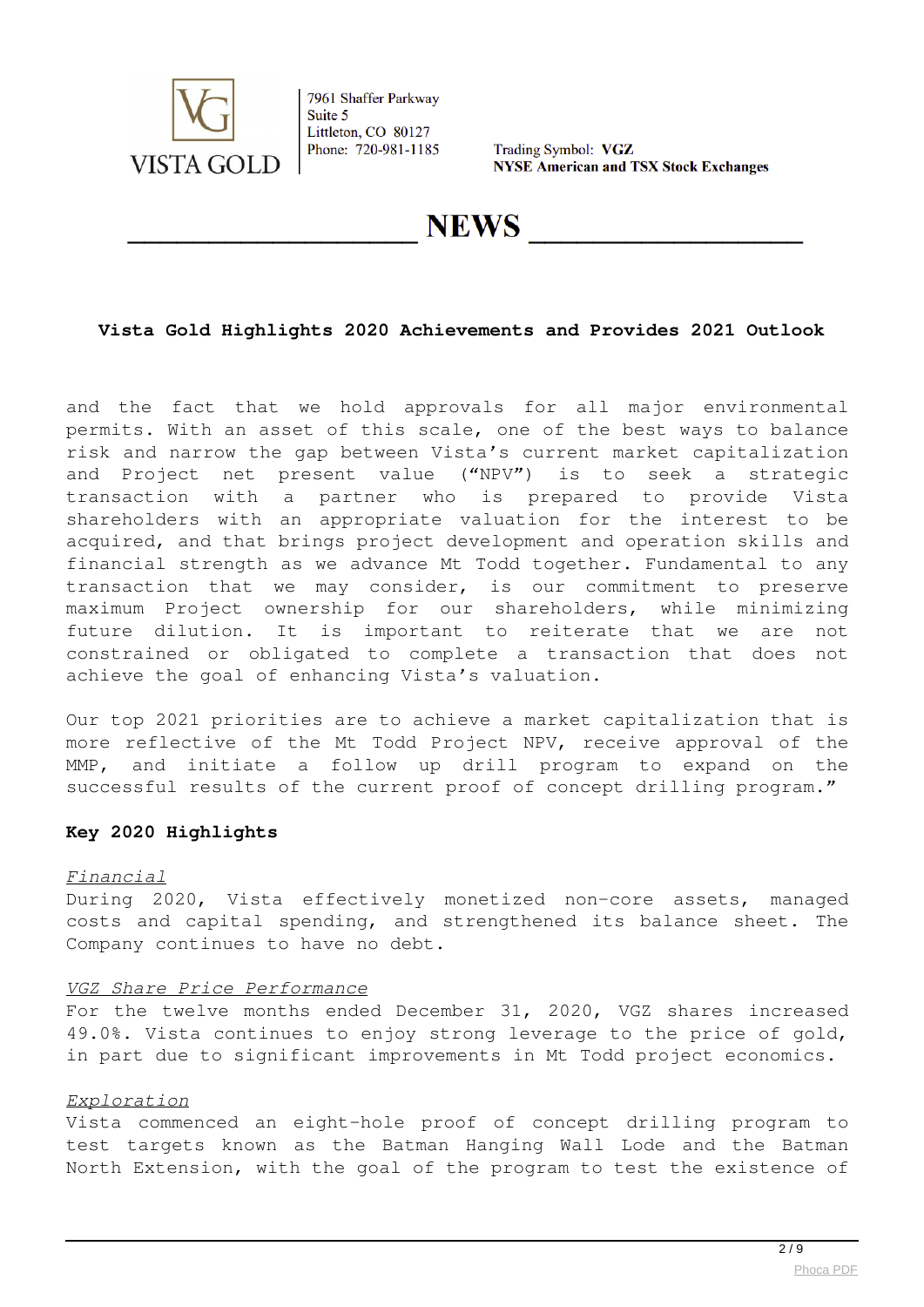

Trading Symbol: VGZ **NYSE American and TSX Stock Exchanges** 

**NEWS** 

# **Vista Gold Highlights 2020 Achievements and Provides 2021 Outlook**

mineralization with vertical and lateral continuity within and immediately adjacent to the planned Batman pit. In December, Vista reported results from hole 1 (VB20-001) in the Batman Hanging Wall Lode, which confirmed our initial interpretation and suggest that additional drilling could provide the basis for an increase in the mineral resource estimates both within and outside the currently designed Batman pit.

## *Mining Management Plan*

Throughout 2020, Vista continued to work with the NT Division of Mines and the newly formed NT Department of Industry, Tourism and Trade to advance the review and approval process of the Mt Todd MMP. Once approved, Vista will hold all major permits for the Project.

## *Jawoyn Agreement*

Vista and the Jawoyn Association updated their existing agreement to include a royalty and mutual cooperation and support commitments. This provides the Jawoyn Association with a gross proceeds royalty instead of its previous right to become a 10% participating joint venture partner in Mt Todd and provides Vista with greater flexibility in its decisions to develop and operate Mt Todd. It also provides greater commitment for a shared vision of promoting cross-cultural awareness, protecting cultural heritage sites, and providing economic opportunities for aboriginal people as integral components of the development of Mt Todd.

## *Project Gold Price Sensitivity*

The Company updated its Project sensitivity analysis based on sustained higher gold prices. The October 2019 preliminary feasibility study (the "2019 PFS") was completed using a gold price of US\$1,350 and exchange rate of US\$0.70=A\$1.00. Based on these parameters, the after-tax NPV $_{58}$  is US\$823 million and the IRR is 23.4%. At a current gold price of US\$1,850 and a US\$0.775=A\$1.00 foreign exchange rate, the after-tax  $NPV_{5\%}$  is US\$1.7 billion and the IRR is 38.5%. Mt Todd demonstrates significant project-level leverage to the gold price and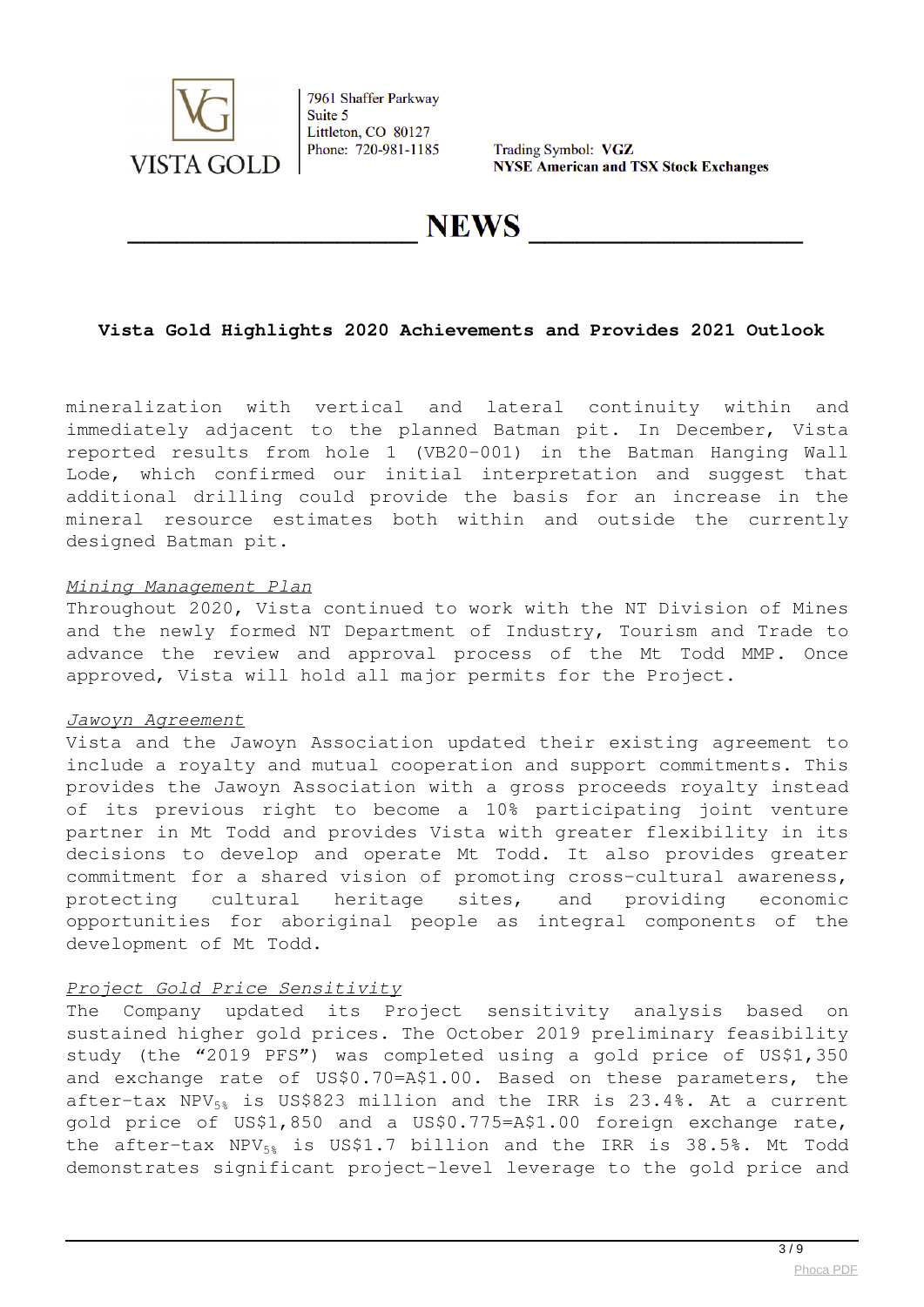

Trading Symbol: VGZ **NYSE American and TSX Stock Exchanges** 

**NEWS** 

# **Vista Gold Highlights 2020 Achievements and Provides 2021 Outlook**

as shown in the updated sensitivity analysis, for every US\$100 increase in the gold price the  $NPV_{5*}$  increases approximately US\$200 million.

#### *Water Management Program*

The Mt Todd water management program achieved significant results. In the past, Vista successfully treated 11.5 gigaliters of acidic water stored in the Batman Pit and began discharging treated water in compliance with a NT EPA discharge license. Through continued dewatering, the water level in the Batman pit was lowered by 23 meters in 2020.

## *Independent Benchmarking Study*

Positive results from an independent benchmarking study ("Study") of the 2019 PFS were announced in early 2020. The objective of the Study was to confirm capital and operating costs, and construction, commissioning and ramp up schedules as presented in the 2019 PFS. The positive findings provide greater assurance that the Company's inputs and assumptions are reasonable and that schedules are practical.

## **2021 Outlook**

## *Mining Management Plan*

Vista believes the NT Department of Industry, Tourism and Trade is in the final stages of their approval process and hopes to receive authorization of the MMP in the near future. Upon receipt, Vista will have all major authorizations to commence development of the mine.

#### *Internal Evaluations of Mine Plans at Higher Gold Prices*

Vista's mine plans are conservatively based on US\$1,000 economic pit shapes. With the sustained improvement in gold price, Vista believes that a higher gold price can appropriately be applied for determining the optimal pit design.

#### *Ongoing Drilling Program*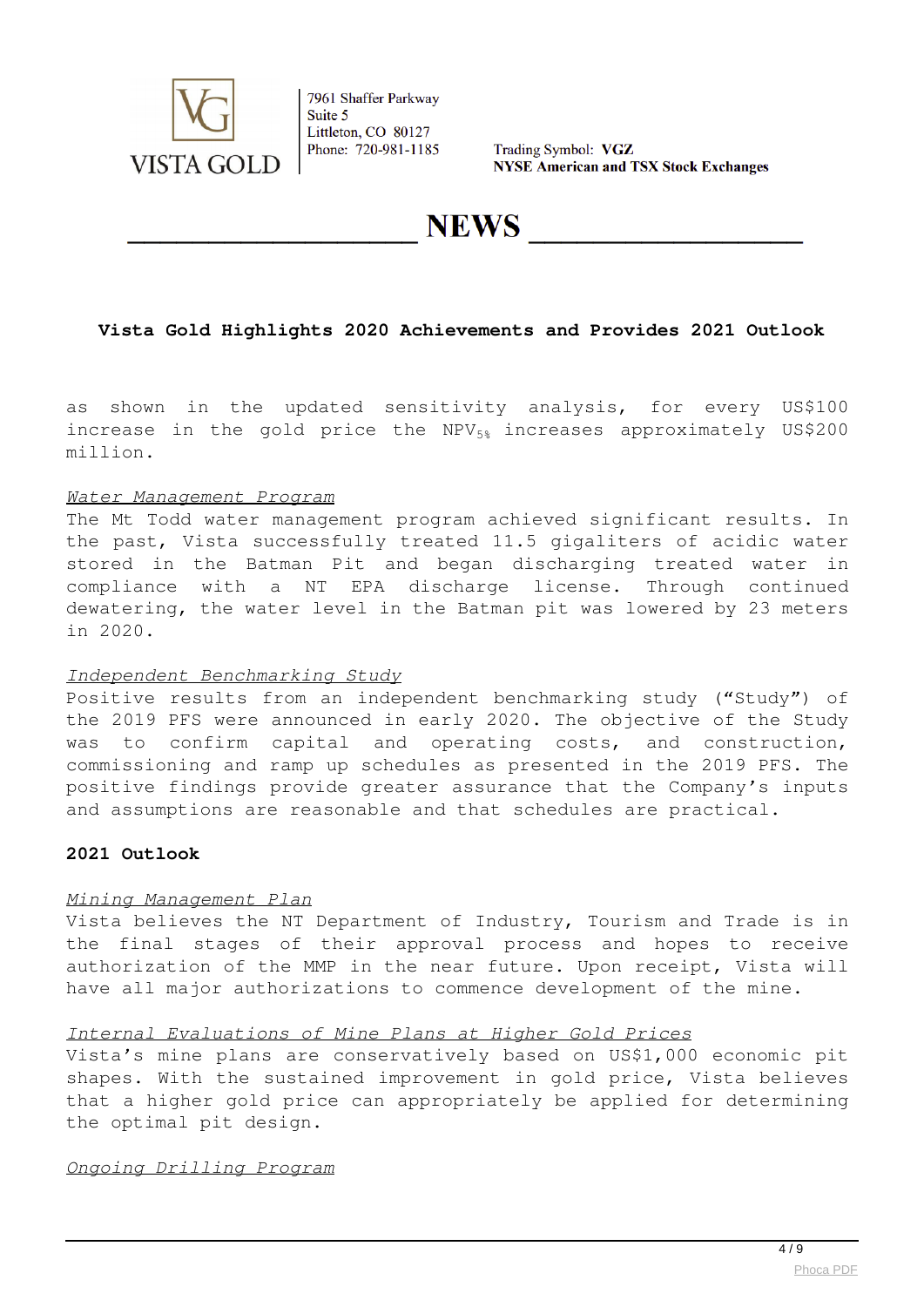

Trading Symbol: VGZ **NYSE American and TSX Stock Exchanges** 

# **NEWS**

# **Vista Gold Highlights 2020 Achievements and Provides 2021 Outlook**

Drilling is progressing for the current drill program. The remaining holes are targeting the Batman North Extension. Holes 2, 3 and 4 are now complete, with results expected to be announced in the near future. Drillholes 5 through 8 will continue through mid-February. Based on the results of this program, Vista may undertake additional follow-up drilling.

#### *Dewatering the Batman Pit*

Ongoing dewatering of the Batman pit will be a priority for the Company during the current wet season (November 2020 through April 2021). The Batman pit is expected to be effectively dewatered in 2021, representing the completion of an important milestone prior to a potential start of construction.

## *Financial*

The Company received US\$1.1 million in January and expects to further strengthen its cash position with the receipt of up to US\$3.5 million by the end of July 2021 from a cash payment from Prime Mining Corp. and an option payment for the cancellation of the Company's remaining royalty on the Awak Mas project. Vista expects to announce Q4 and full year 2020 financial results in February 2021.

## *Strategic Opportunities*

Management will focus on engaging with potential partners and identifying strategic opportunities to advance the development of Mt Todd in a way that preserves maximum Project ownership for our shareholders, while minimizing future dilution.

# **Technical Report on Mt Todd**

For further information on the Mt Todd Gold Project, see the Technical Report entitled "NI 43-101 Technical Report Mt Todd Gold Project 50,000 tpd Preliminary Feasibility Study Northern Territory, Australia" with an effective date of September 10, 2019 and an issue date of October 7, 2019, amended September 22, 2020, which is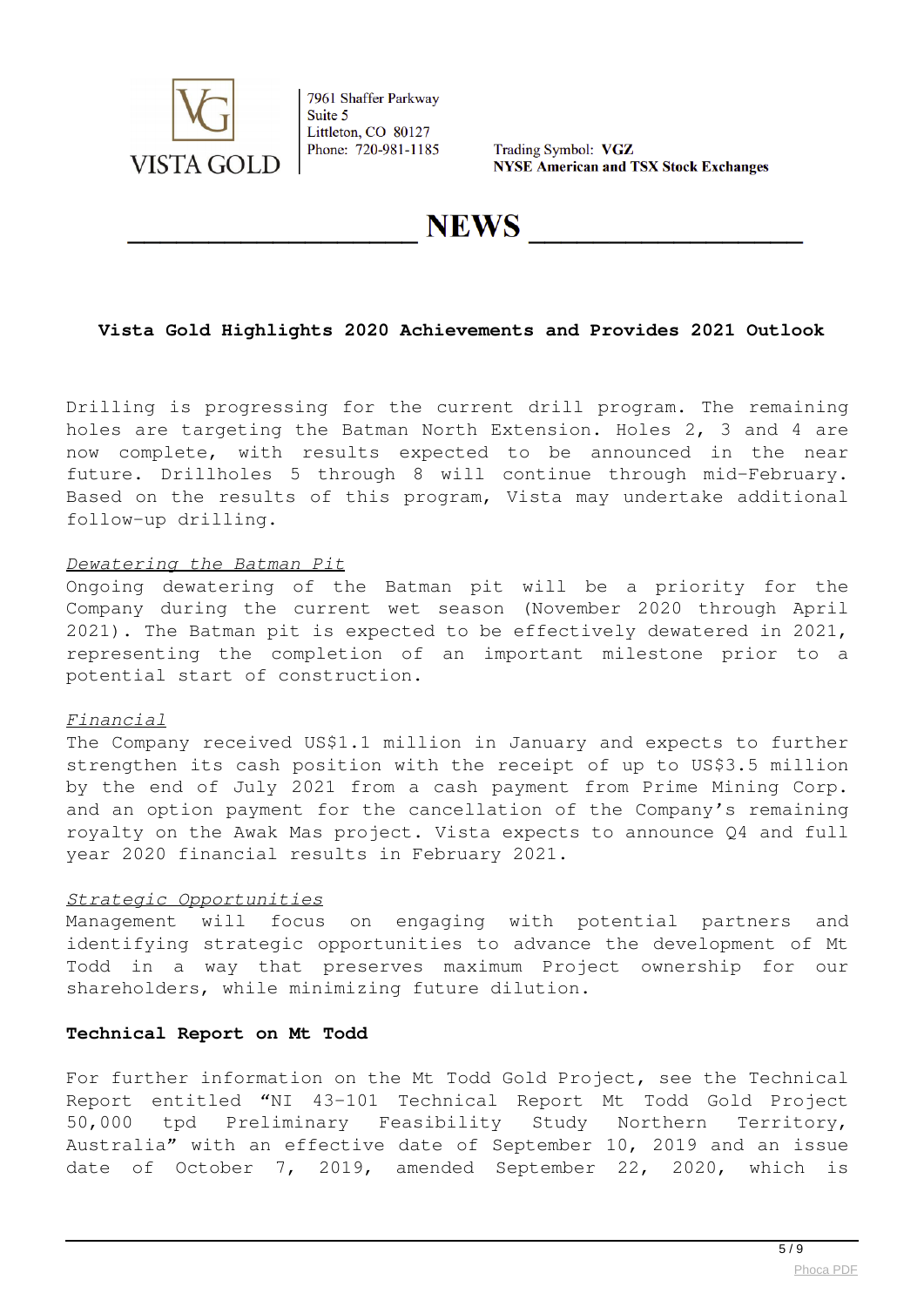

Trading Symbol: VGZ **NYSE American and TSX Stock Exchanges** 

**NEWS** 

## **Vista Gold Highlights 2020 Achievements and Provides 2021 Outlook**

available on SEDAR as well as on Vista's website under the Technical Reports section. John Rozelle, Vista's Sr. Vice President, a Qualified Person as defined by National Instrument 43-101 – *Standards of Disclosure for Mineral Projects*, has approved the information in this press release. *See Cautionary Note to Investors regarding Estimates of Mineral Reserves and Resources below.*

## **About Vista Gold Corp.**

The Company is a gold project developer. The Company's flagship asset is the Mt Todd gold project in the Tier-1 mining jurisdiction of NT, Australia. Mt Todd is the largest undeveloped gold project in Australia and if developed as presently designed, would potentially be Australia's  $6^{th}$  largest gold producer on an annual basis.

For further information about Vista or the Mt Todd Gold Project, please contact Pamela Solly, Vice President of Investor Relations, at (720) 981-1185 or visit the Company's website at www.vistagold.com to access important information, including the current Technical Report.

## **Forward Looking Statement**

This press release contains forward-looking statements within the meaning of the U.S. Securities Act of 1933, as amended, and U.S. Securities Exchange Act of 1934, as amended, and forward-looking information within the meaning of Canadian securities laws. All statements, other than statements of historical facts, included in this press release that address activities, events or developments that we expect or anticipate will or may occur in the future, including such things as our belief that we will achieve a valuation for the Company that is reflective of the size of the gold deposit and that this will be achieved through a strategic transaction with a partner; our belief that additional drilling could result in the basis for an increase in the mineral resource estimates both within and outside the current Batman pit; our estimates and expectations

 $6/9$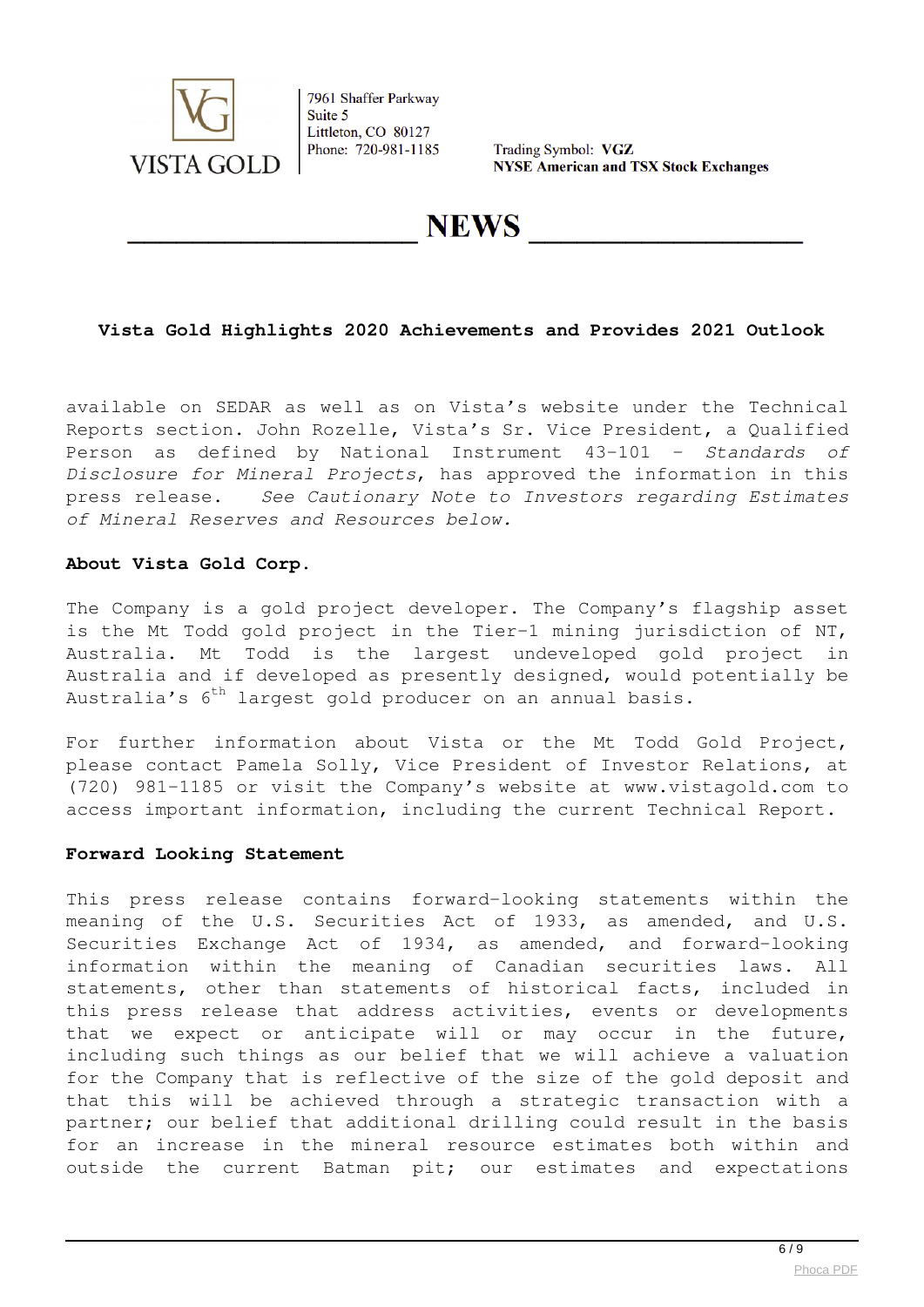

Trading Symbol: VGZ **NYSE American and TSX Stock Exchanges** 

**NEWS** 

# **Vista Gold Highlights 2020 Achievements and Provides 2021 Outlook**

pertaining to the updated Project NPV and sensitivity analysis; our belief that the Northern Territory Department of Industry, Tourism and Trade is in the final stages of their approval process and our hope to receive authorization of the MMP in the near future; our plans for ongoing drilling of the Batman North Extension; our expectation that the Batman pit is expected to be effectively dewatered by mid-2021; our expectation that we will further strengthen the company's cash position with the receipt of up to US\$3.5 million by the end of July 2021; the timing of when we expect to announce Q4 and full year financial results; our plan to focus on engaging with potential partners and identifying strategic opportunities to advance the development of Mt Todd in a way that preserves maximum Project ownership for our shareholders, while minimizing future dilution; and our belief that Mt Todd is the largest undeveloped gold project in Australia and if developed as presently designed, would potentially be Australia's 6th largest gold producer on an annual basis are forwardlooking statements and forward-looking information. The material factors and assumptions used to develop the forward-looking statements and forward-looking information contained in this press release include the following: our approved business plans, exploration and assay results, results of our test work for process area improvements, mineral resource and reserve estimates and results of preliminary economic assessments, prefeasibility studies and feasibility studies on our projects, if any, our experience with regulators, and positive changes to current economic conditions and the price of gold. When used in this press release, the words "optimistic," "potential," "indicate," "expect," "intend," "hopes," "believe," "may," "will," "if," "anticipate," and similar expressions are intended to identify forward-looking statements and forward-looking information. These statements involve known and unknown risks, uncertainties and other factors which may cause the actual results, performance or achievements of the Company to be materially different from any future results, performance or achievements expressed or implied by such statements. Such factors include, among others, uncertainty of resource and reserve estimates, uncertainty as to the Company's future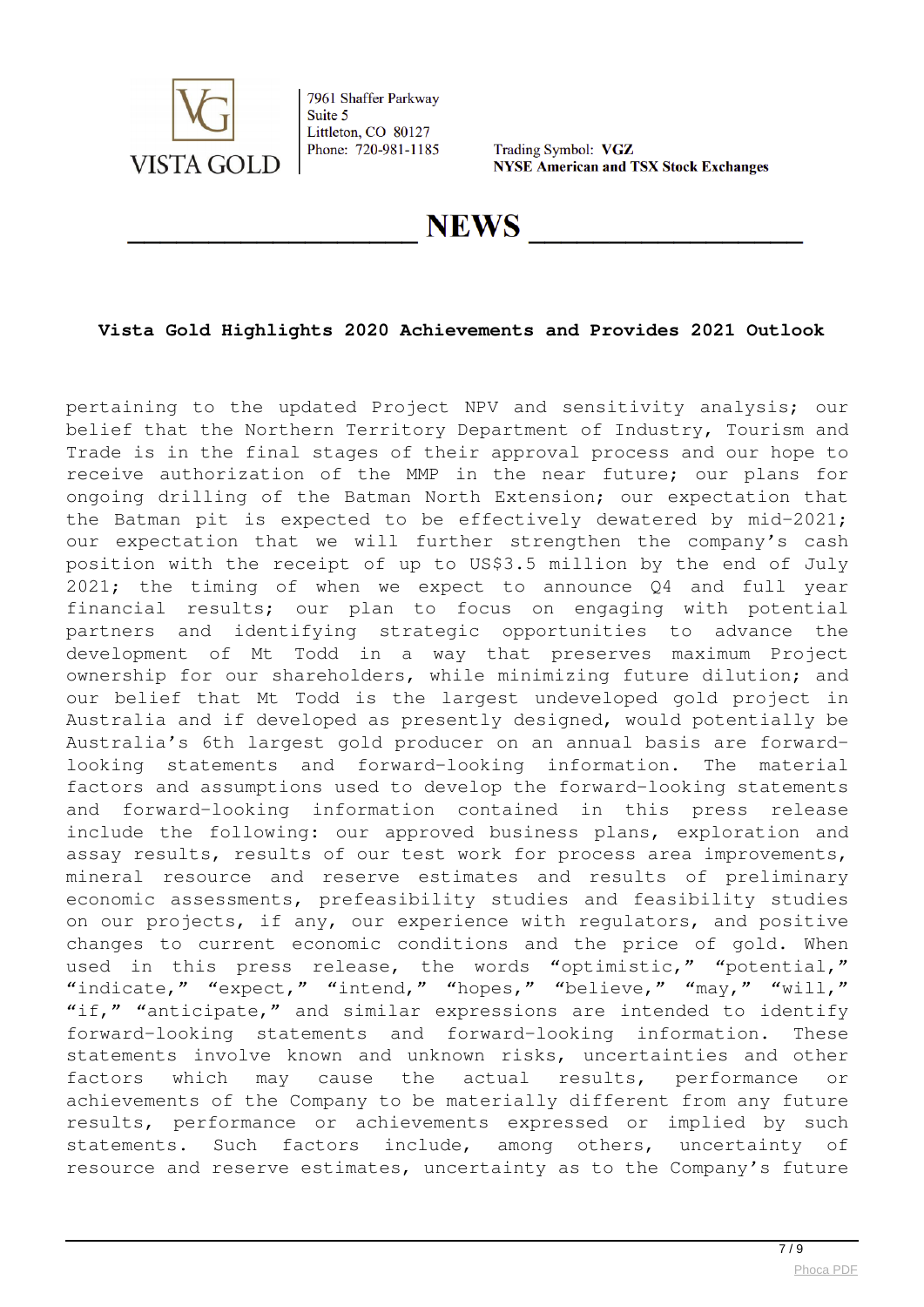

Trading Symbol: VGZ **NYSE American and TSX Stock Exchanges** 

**NEWS** 

# **Vista Gold Highlights 2020 Achievements and Provides 2021 Outlook**

operating costs and ability to raise capital; risks relating to cost increases for capital and operating costs; risks of shortages and fluctuating costs of equipment or supplies; risks relating to fluctuations in the price of gold; the inherently hazardous nature of mining-related activities; potential effects on our operations of environmental regulations in the countries in which it operates; risks due to legal proceedings; risks relating to political and economic instability in certain countries in which it operates; uncertainty as to the results of bulk metallurgical test work; and uncertainty as to completion of critical milestones for Mt Todd; as well as those factors discussed under the headings "Note Regarding Forward-Looking Statements" and "Risk Factors" in the Company's latest Annual Report on Form 10-K as filed February 26, 2020 and other documents filed with the U.S. Securities and Exchange Commission and Canadian securities regulatory authorities. Although we have attempted to identify important factors that could cause actual results to differ materially from those described in forward-looking statements and forward-looking information, there may be other factors that cause results not to be as anticipated, estimated or intended. Except as required by law, we assume no obligation to publicly update any forward-looking statements or forward-looking information; whether as a result of new information, future events or otherwise.

# **Cautionary Note to Investors Regarding Estimates of Mineral Reserves and Resources**

The 2019 PFS referenced herein uses the terms defined in Canadian National Instrument 43-101 – *Standards of Disclosure for Mineral Projects* ("NI 43-101") and the Canadian Institute of Mining, Metallurgy and Petroleum (the "CIM") – *CIM Definition Standards on Mineral Resources and Mineral Reserves*, adopted by the CIM Council, as amended (the "CIM Definition Standards"). These definitions differ from the definitions in the mining disclosure rules of the United States Securities and Exchange Commission ("SEC") Industry Guide 7 ("SEC Industry Guide 7") under the United States Securities

 $8/9$